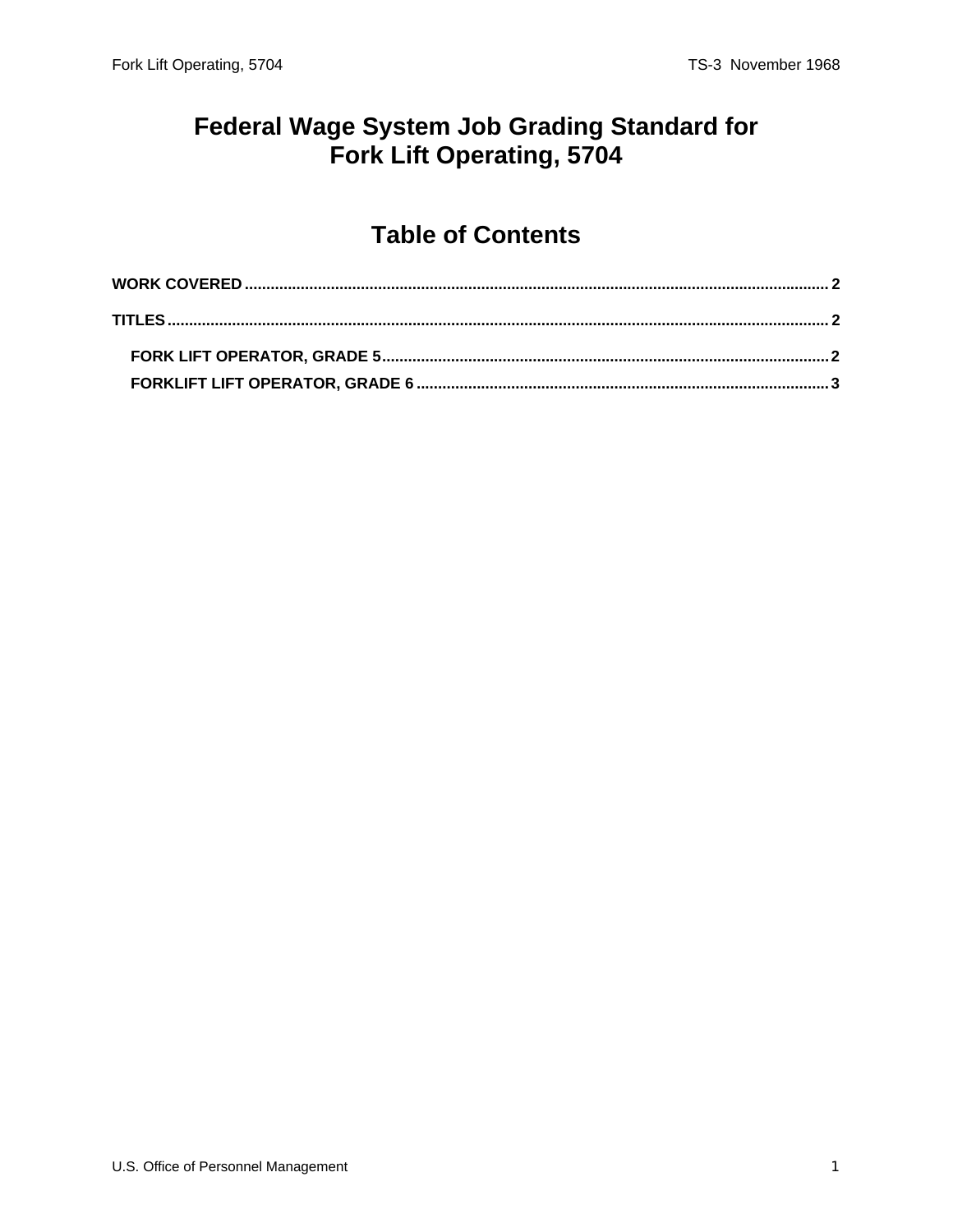# **WORK COVERED**

<span id="page-1-0"></span>This standard is to be used for grading nonsupervisory jobs which involve the operation of electric, diesel, or gasoline powered fork lift trucks to move, stack and unstack, and load and unload materials in and about warehouses, storage areas, loading docks, and on and off vehicles, etc. (See [Digest Vol. 15](/classapp/digests/digest15.pdf) for guidance on proper grading of positions in which work covered by this series is combined with work typical of another series and grade level.)

# **TITLES**

Jobs covered by this standard are to be titled *Fork Lift Operator*.

#### **FORK LIFT OPERATOR, GRADE 5**

*General*: Workers at this grade operate electric, gasoline, or diesel powered fork lift trucks which are capable of lifting loads weighing less than 4,500 kilograms (10,000 pounds) as high as 420 centimeters (168 inches). The fork lift trucks have automatic or manual transmissions with up to four forward speeds and controls to lift and lower loads. The operators drive fork lift trucks over wood, concrete, or similar type floor's through narrow aisles in buildings and in such confined places as railroad cars and trucks. They occasionally drive outside over rough surfaces.

*Skill and Knowledge*: The operator must be skilled in handling controls for starting, stopping, backings, and driving fork lift trucks through narrow aisles in building, up and down ramps, and in and out of railroad cars, trucks, planes, etc.; and, for lifting, lowering, and tilting forks by moving hands, arms, feet, and legs to operate controls. The operator must know how high, wide, and long the fork lift truck and its load are, and how much the fork lift truck can lift. Based on this knowledge, the operator must be able to tell such things as: how high and wide a doorway and an aisle must be to drive the fork lift truck and its load; how high and wide the shelf, bin, etc., must be to place the load; and how high the load must be lifted to reach the shelf or bin. The operator must also be able to tell whether the fork lift truck is able to lift the load and whether the load is properly balanced. The operator must know the layout of the storage area to be able to find and place items without need for detailed instructions. He must also be skilled in moving fork lift trucks about in places where there is very little room to stack or remove loads.

*Responsibility*: The operator follows oral instructions or written work orders concerning when and where loads are to be moved and placed. The operator safely handles materials; sees that the fork lift truck is not used to lift any more of a load than it is able to lift; and places heavy and bulky items at the bottom of stacks to prevent tipping, making sure that the forks are put into the pallets as far as possible to give the most support to the load. He drives carefully to avoid injuring others or damaging equipment and property.